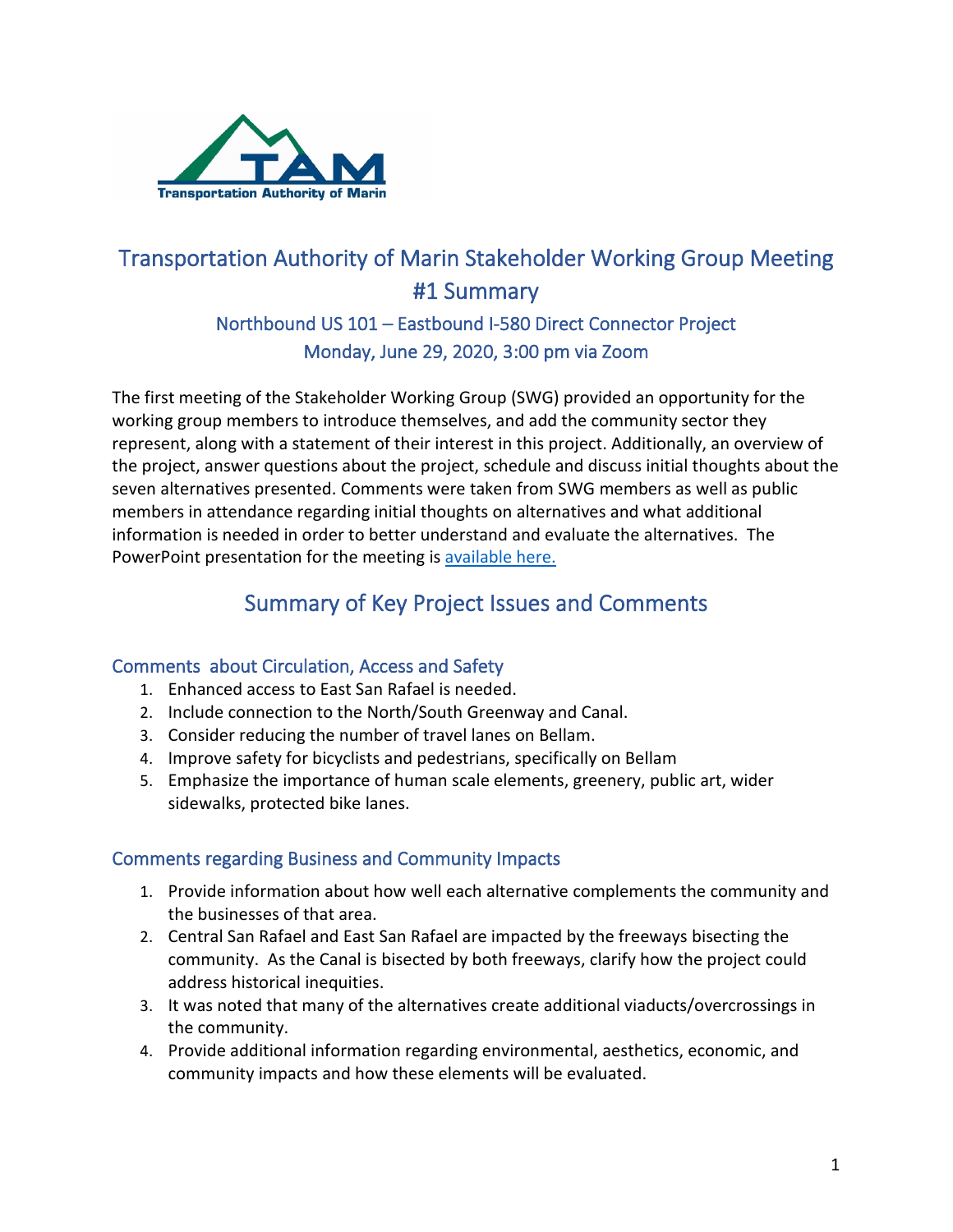#### Comments about Traffic

- 1. Clarify how the project alternatives will move traffic to best alleviate the northbound US-101 traffic.
- 2. Explain t what the potential impacts of alleviating traffic on Sir Francisco Drake could be to businesses at Country Mart, Larkspur Landing.
- 3. Clarify how the slow speed alternatives will prevent traffic backing up at the connector.
- 4. Clarify the capacity for each alternative and if traffic will continue to back up at northbound US-101/Sir Francis Drake.
- 5. Explain if the project alternatives are just moving the traffic log jam another 50 feet or will it allow traffic to flow.
- 6. Clarify if the Richmond San Rafael bridge can handle the eastbound traffic even with 3 lanes
- 7. Explain how potential confusion with two off ramps, one to I-580 and one to Bellam, will be handled.
- 8. Provide expected difference in travel time for each alternative.
- 9. How will it be communicated to drivers to use the connector.
- 10. Design a seamless off ramp to Bellam that separates local and regional traffic.

#### Public Outreach and Communication

- 1. Provide public outreach and information that allows everyone to envision a new direct connector can be an asset to improve safety, reduce congestion and provide environmental benefits, including tree planting to sequester carbon.
- 2. Provide more information about the outreach and communications plan for the project
- 3. Translate information materials to Spanish.

## Environmental

- 1. Clarify environmental impacts of Alternatives 1A/1B as they cut through the only swath of open space/land in the area.
- 2. Explain how the design for each alternative will balance environmental and aesthetics versus new structures.

## Coordination with Local Planning Efforts

- 1. Coordinate with other plans and projects happening around this project. Connect with other groups working in these spaces to ensure the projects complement each other and don't create more issues.
- 2. Consider how this project might support the issues of housing, sea level rise, and inequity.
- 3. Coordinate outreach for this project with other local planning efforts.